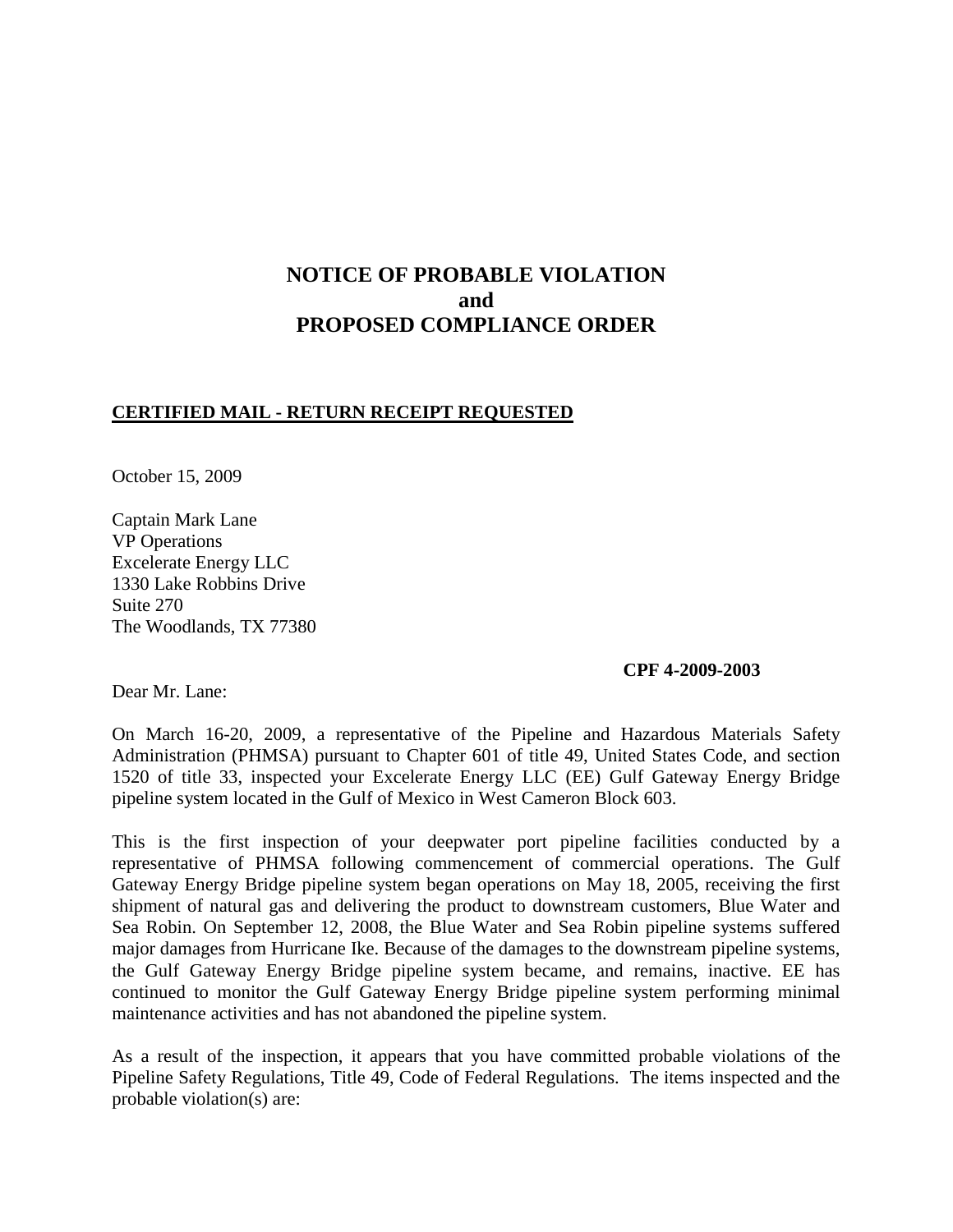- **1. 192.605 Procedural Manual for Operations, Maintenance, and Emergencies**
	- **(a) General. Each operator shall prepare and follow for each pipeline, a manual of written procedures for conducting operations and maintenance activities and for emergency response. For transmission lines, the manual must also include procedures for handling abnormal operations. This manual must be reviewed and updated by the operator at intervals not exceeding 15 months, but at least once each calendar year. This manual must be prepared before operations of a pipeline system commence. Appropriate parts of the manual must be kept at locations where operations and maintenance activities are conducted.**

At the time of this inspection, EE did not have written procedures for conducting operations and maintenance (O&M) activities for the pipeline system in accordance with § 192.605 (in its entirety). During the inspection, the PHMSA representative requested to review EE's written pipeline O&M procedures pursuant to § 192.605, but EE could not produce any such procedures.

## **2. 192.805 Qualification Program.**

**Each operator shall have and follow a written qualification program. The program shall include provisions to:**

- **(a) Identify covered tasks;**
- **(b) Ensure through evaluation that individuals performing covered tasks are qualified;**
- **(c) Allow individuals that are not qualified pursuant to this subpart to perform a covered task if directed and observed by an individual that is qualified;**
- **(d) Evaluate an individual if the operator has reason to believe that the individual's performance of a covered task contributed to an incident as defined in Part 191;**
- **(e) Evaluate an individual if the operator has reason to believe that the individual is no longer qualified to perform a covered task;**
- **(f) Communicate changes that affect covered tasks to individuals performing those covered tasks; and**
- **(g) Identify those covered tasks and the intervals at which evaluation of the individual's qualifications is needed.**
- **(h) After December 16, 2004, provide training, as appropriate, to ensure that individuals performing covered tasks have the necessary knowledge and skills to perform the tasks in a manner that ensures the safe operation of pipeline facilities; and**
- **(i) After December 16, 2004, notify the Administrator or a state agency participating under 49 U.S.C. Chapter 601 if the operator significantly modifies the program after the Administrator or state agency has verified that it complies with this section.**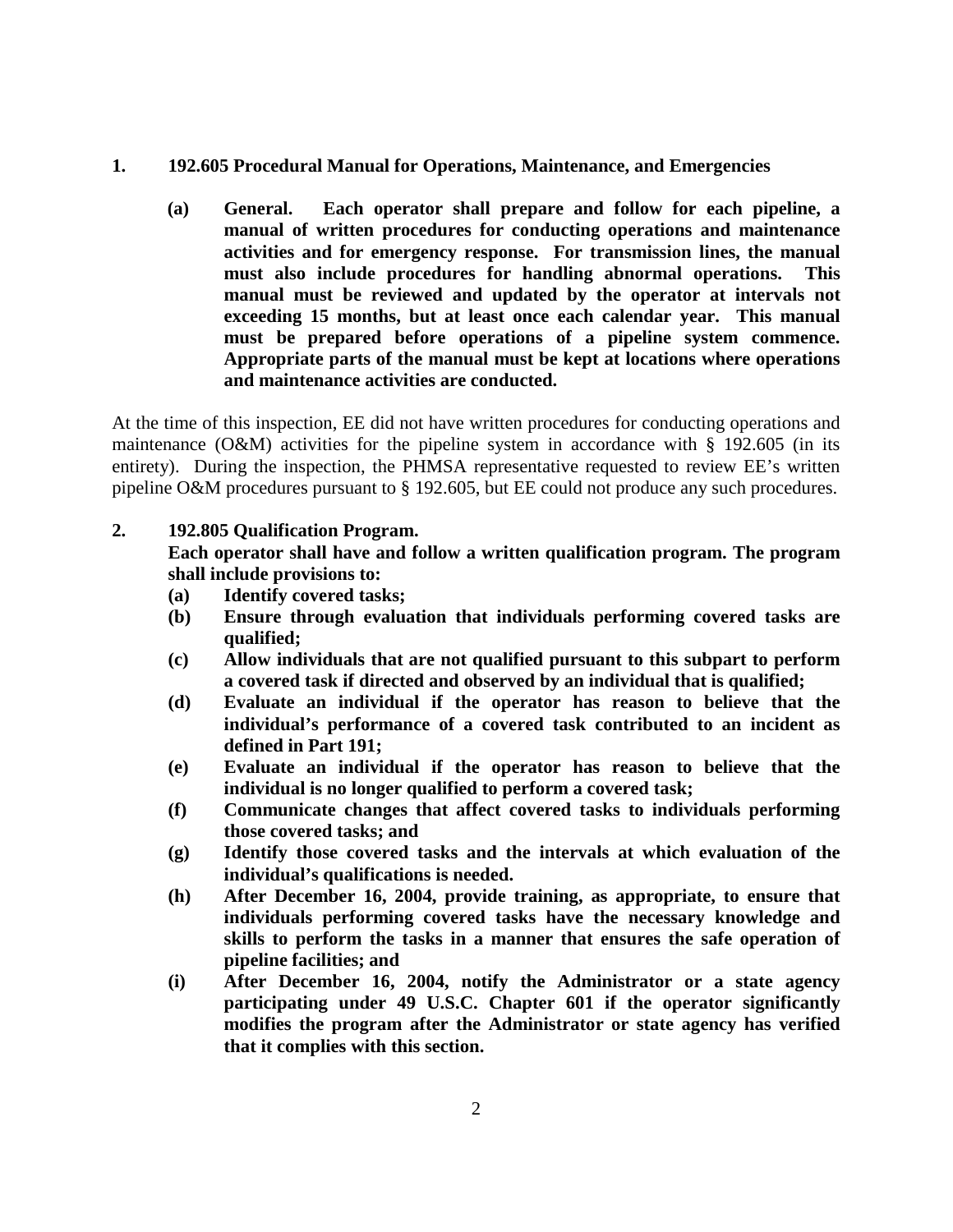At the time of this inspection, EE did not have a written qualification program to ensure that individuals performing covered tasks are qualified in accordance with Subpart N (§§ 192.801– 192.809); nor did EE require that contractors doing work on the pipeline facilities have an approved operator qualification program. During the inspection, the PHMSA representative requested to review EE's written qualification program and records, but EE could not produce any such documentation.

#### Proposed Compliance Order

With respect to Items 1 and 2 pursuant to 49 United States Code § 60118, the Pipeline and Hazardous Materials Safety Administration proposes to issue a Compliance Order to Excelerate Energy LLC. Please refer to the *Proposed Compliance Order*, which is enclosed and made a part of this Notice.

### Response to this Notice

Enclosed as part of this Notice is a document entitled *Response Options for Pipeline Operators in Compliance Proceedings*. Please refer to this document and note the response options. Be advised that all material you submit in response to this enforcement action is subject to being made publicly available. If you believe that any portion of your responsive material qualifies for confidential treatment under 5 U.S.C. 552(b), along with the complete original document you must provide a second copy of the document with the portions you believe qualify for confidential treatment redacted and an explanation of why you believe the redacted information qualifies for confidential treatment under 5 U.S.C. 552(b). If you do not respond within 30 days of receipt of this Notice, this constitutes a waiver of your right to contest the allegations in this Notice and authorizes the Associate Administrator for Pipeline Safety to find facts as alleged in this Notice without further notice to you and to issue a Final Order.

In your correspondence on this matter, please refer to **CPF 4-2009-2003** and for each document you submit, please provide a copy in electronic format whenever possible.

Sincerely,

R. M. Seeley Director, Southwest Region Pipeline and Hazardous Materials Safety Administration

Enclosures: *Proposed Compliance Order Response Options for Pipeline Operators in Compliance Proceedings*